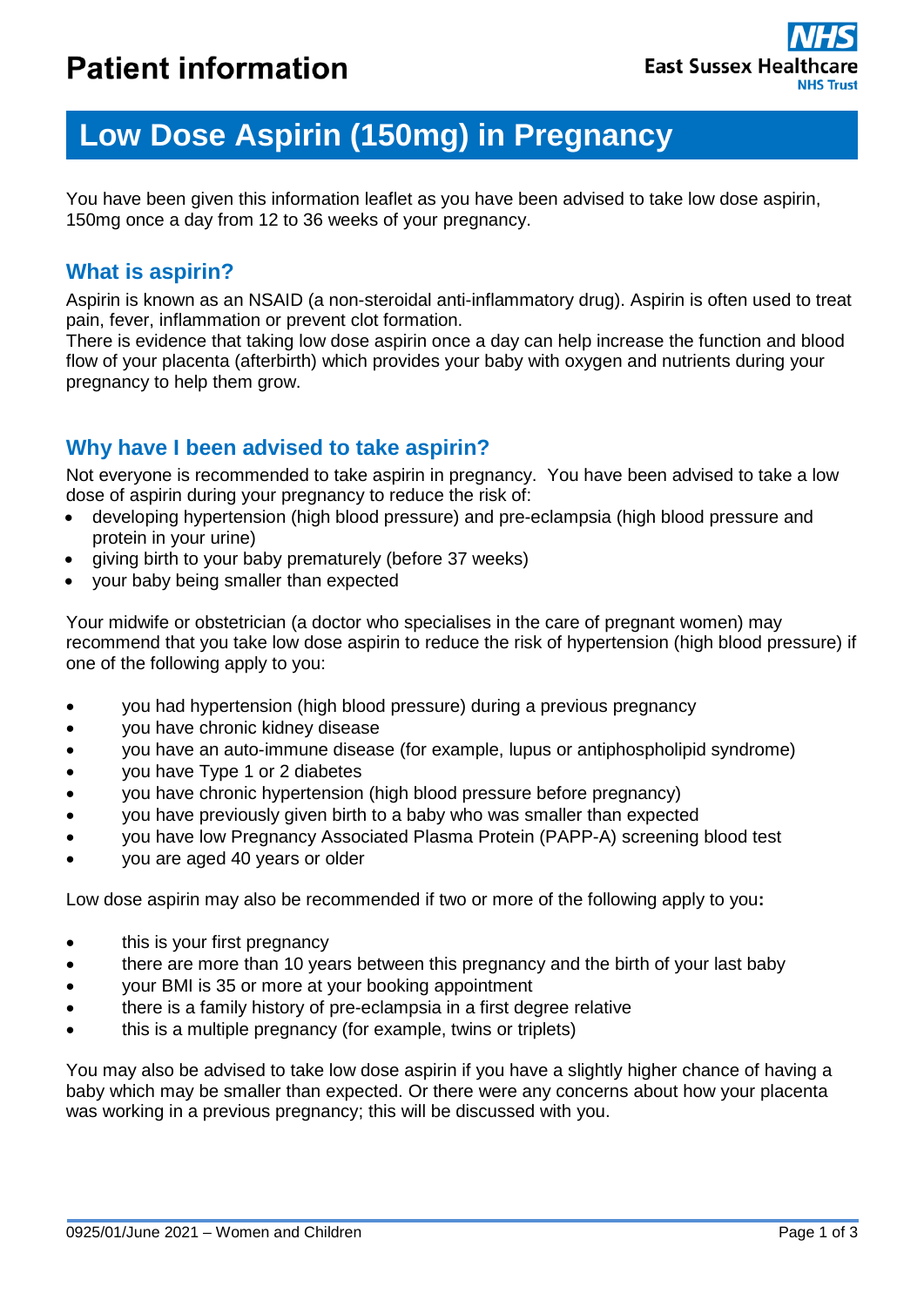## **How and when do I take aspirin?**

You should take 150mg (2 x75mg tablets) once a day from 12 weeks until 36 weeks of your pregnancy. It is best to take in the evening either with or just after food.

Please do not worry if you forget to take a tablet, just take one when you remember, however make sure you only take 150mg once a day.

If you think you may be in labour, you can stop taking your aspirin until this is confirmed. It will not increase your risk of bleeding during your labour.

## **Is low dose aspirin safe to take in pregnancy?**

Low dose aspirin is not known to be harmful to you or your baby during pregnancy. In fact it is known to reduce the risk of harm by reducing the risk of high blood pressure, pre-eclampsia, smaller babies and stillbirth.

However, aspirin can affect (and be affected by) other medications, including 'over the Counter' medicines and herbal remedies. Please discuss any other medications you are taking with your midwife, GP or obstetrician.

#### **Side effects**

Taking low dose aspirin can cause mild indigestion. If you take your aspirin either with or just after food, it will be less likely to upset your stomach. Avoid taking aspirin on an empty stomach. If you also take indigestion remedies, take them at least two hours before or after you take your aspirin. There is no evidence to suggest low dose aspirin causes any increase in bleeding during pregnancy or at the time of birth. If you have any questions or concerns about taking low dose aspirin please speak to your obstetrician, GP or midwife.

## **Allergies**

Please tell your obstetrician, midwife or GP if you are allergic to aspirin (or other NSAIDS), or you have severe asthma, chronic kidney problems, stomach ulcers or have been previously advised not to take aspirin or other NSAIDs.

**As with any medicine, you should seek urgent medical assistance if you experience serious side effects such as wheezing, swelling of the lips, face or body, rashes or other indications of an allergic reaction.**

## **What can I do to help?**

If you smoke it is very important that you stop as it can affect placental (afterbirth) function and your baby's growth. Please contact your community or continuity team midwife who can refer you to smoking cessation; you can also self-refer at One You East Sussex – Visit: [www.oneyoueastsussex.org.uk](http://www.oneyoueastsussex.org.uk/)

## **Sources of information**

If you would like more information about taking low dose aspirin in pregnancy, your midwife or obstetrician will be happy to answer your questions and advise you.

Best Use of Medicines in Pregnancy website: **[www.medicinesinpregnancy.org](http://www.medicinesinpregnancy.org/)**

NHS website: **[www.nhs.uk/medicines/low-dose-aspirin/](http://www.nhs.uk/medicines/low-dose-aspirin/)**